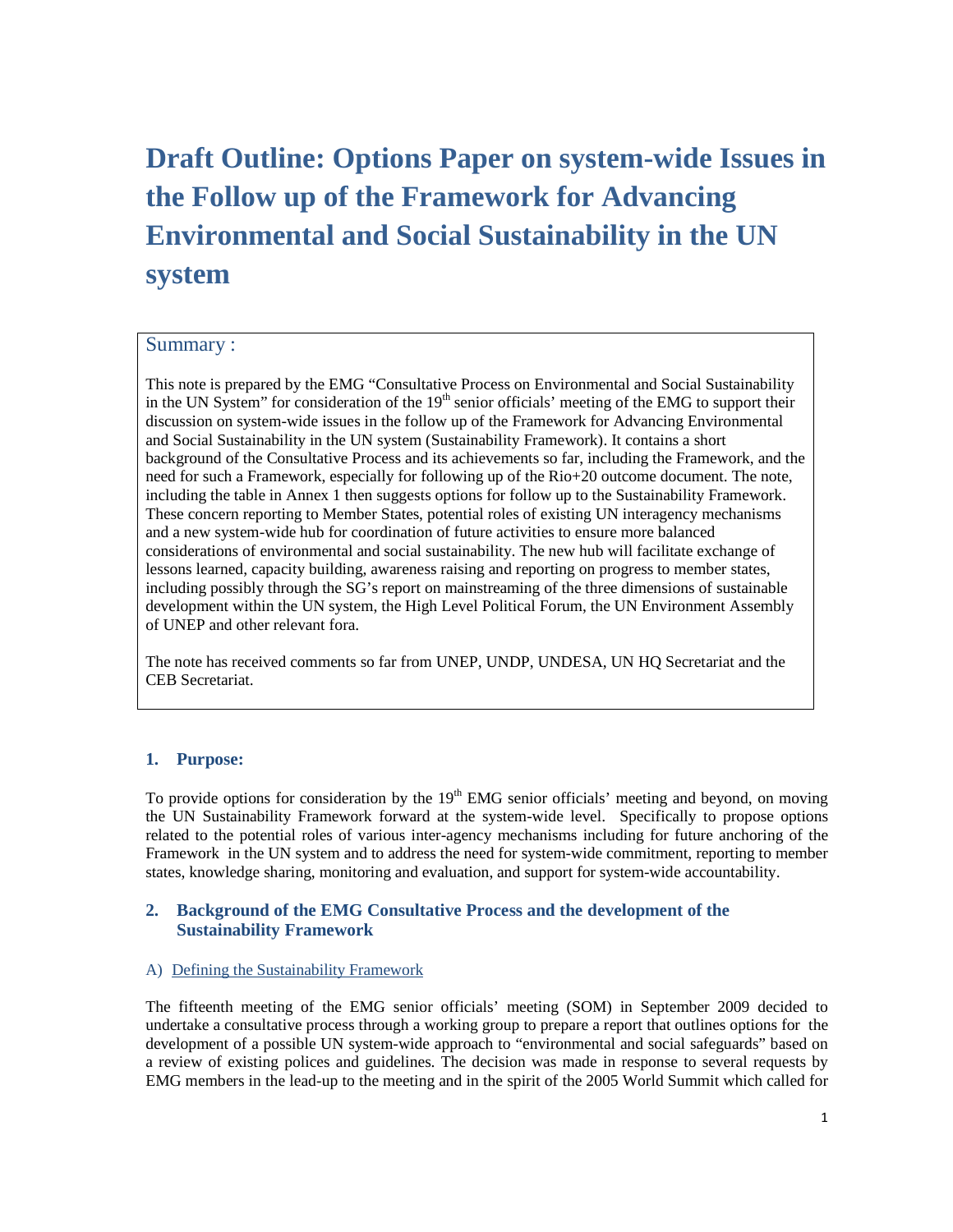system-wide coherence and actions to strengthen linkages between the normative and operational work of the United Nations. UNDP and UNEP were asked to co-chair the consultative process.

The working group met in the form of a workshop on safeguards at the World Bank in June 2010 and considered the main opportunities and challenges related to environmental and social safeguards in the UN system, learning from the Bank's experiences in environmental and social safeguards. The workshop agreed on a process for preparing an approach to safeguards in the UN, including by establishing a drafting group. A gap-analysis was carried out by the drafting group, and they also identified common principles, procedures and technical guidance within the UN system that potentially could be used to develop a common approach on safeguards.

By the decision of the  $16<sup>th</sup>$  SOM in September 2010, a mapping and interagency review of existing practices and policies pertaining to social and environmental performance in the UN system was prepared.

The second consultative meeting in March 2011 (Geneva) considered the findings of the interagency review; a revision of the conceptual framework for environmental and social safeguards; and options for a common UN approach. A key outcome of this meeting was to change the terminology from "environmental and social safeguards" to "environmental and social sustainability framework" (which includes safeguards as one of several possible instruments that can be used) to more accurately reflect an approach that is inclusive of the diversity of UN entities, flexible and goes beyond the "do no harm" principle. The subsequent meeting of the drafting group in June 2011 in Rome included organizations who were developing or revising their institutional safeguards: FAO, IFAD, and the World Bank; and the IMG on environmental sustainability management, to ensure coordination and synergy.

The result of these consultative meetings led to the development of the Sustainability Framework as presented in the report "*A Framework for Advancing Environmental and Social Sustainability in the United Nations System,"<sup>1</sup>* which also includes the joint heads of agencies statement in support of the Consultative Process and the Framework.

The recommended approach in the Sustainability Framework is flexible and phased but ensures a minimum level of real engagement by all, while allowing each agency to implement the Sustainability Framework in a manner appropriate to its circumstances. The Framework proposes: 1) a common vision, rationale and objective; 2) individual actions to be taken by each UN entity to internalize environmental and social sustainability measures; and 3) collective actions for the system to undertake, such as a support and knowledge sharing function, minimum requirements, and a centralized reporting structure.

SOM 17 endorsed the Sustainability Framework and through the EMG chair submitted it to the Secretary-General as well as to the preparatory process for the UNCSD as the EMG contribution. At the same time the Chair brought the issue to the attention of the CEB through its High-level Committees on programmes and management, HLCP and HLCM, in April 2012.

B) Supporting implementation of the Framework

-

The Consultative Process was extended by the 17<sup>th</sup> SOM to support the implementation of the Framework by developing a community of good practice to share knowledge and lessons learned; to explore options for issues under consideration, such as a common support and knowledge sharing function; accountability; and identification of ways to go beyond managing risks and benefits and also "do good" and identify options to ensure comparable social expertise to complement the environmental competence held by EMG members.

<sup>&</sup>lt;sup>1</sup> http://unemg.org/index.php/2013-04-23-13-07-55/20-issue-management-groups/environmental-and-socialsustainability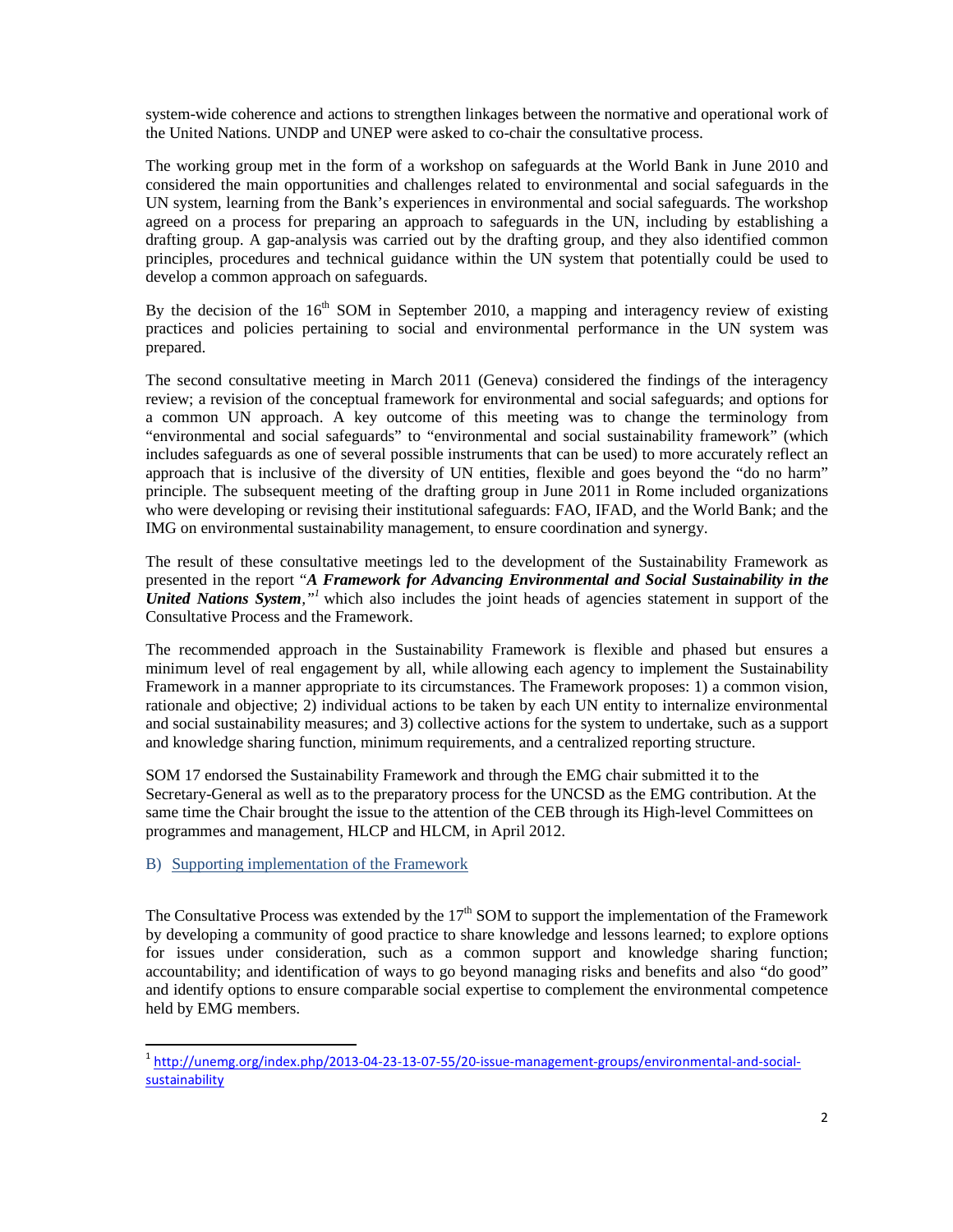SOM 18 in November 2012 welcomed the progress made by each agency in internalizing the Sustainability Framework and agreed to continue this process to help translating the policy-level Sustainability Framework into a roadmap (guide) that will help clarify elements in the Sustainability Framework essential for its implementation and for a common approach. The senior officials also agreed to recommend to the first CEB meeting in 2014, or earlier, the transfer of the Framework and its implementation to the CEB. It should be borne in mind, however, that CEB as the highest level coordination body of the UN system bringing together 29 Executive Heads of UN system organizations under the leadership of the Secretary-General, seeks to strengthen policy coherence and coordination among UN system organizations. In doing so, CEB does not develop, implement or monitor policies and cannot, therefore, be tasked with implementation.

#### C) The Retreat of the Consultative Process on Environmental and Social Sustainability

A retreat of the Consultative Process was held from 3-5 June 2013, at Bogis-Bossey, Switzerland to follow up on the decisions of the SOM 18. The retreat brought together representatives from 32 UN entities, international organizations and academia to exchange lessons and good practices in integrating environmental and social sustainability, discuss elements that are key for the further development and implementation of the Sustainability Framework, provide inputs to a draft Guide for implementation of the Framework and provide suggestions on the system wide follow up of the Framework.

The key suggestions of the retreat included:

- a) The Guide for implementation of the Sustainability Framework should provide guidance on how individual entities could move ahead in implementing the Sustainability Framework. It should be an interim guide based on common experiences and practices of the UN agencies. It should mention the achievements made so far, be easy to read, communicable and structured in 3 sections:
	- Advocacy tool: A brief section that could be used to build awareness and convince various stakeholders.
	- $\div$  How to get started: A section that briefly explains the basic steps to get started in implementing the Sustainability Framework
	- The Building Blocks for Operationalizing the Framework
- b) The Consultative Process could agree on a set of core values that could be applied across the UN system, for example "do no harm" and "do good", while individual UN entities could elaborate it further with entity specific Principles. The Drafting Group was tasked to lead the development of this set of common core values, which could be integrated in the interim Guide for implementation of the Sustainability Framework. This guide should be tested out for three years and then reviewed.
- c) An Options Paper should be developed, to outline options on the follow up of the Sustainability Framework, its placement and implementation by the UN system. The paper should be prepared by the drafting group of the consultative process in consultation with the CEB secretariat and UNDESA. (NOTE: This paper is the follow-up to this action item.)
- d) The Options Paper as well as the Guide for the UN Sustainability Framework should be prepared for consideration by the  $19<sup>th</sup>$  EMG SOM. A high profile launch of the next phase of implementation of the Sustainability Framework can be planned, including the possibility for the SG to send a letter to Heads of Agencies or few Heads of Agencies making a joint launch.
- e) To understand and follow up on legal issues related to the implementation of the Sustainability Framework, World Bank, with support from EMG Secretariat, can facilitate a meeting between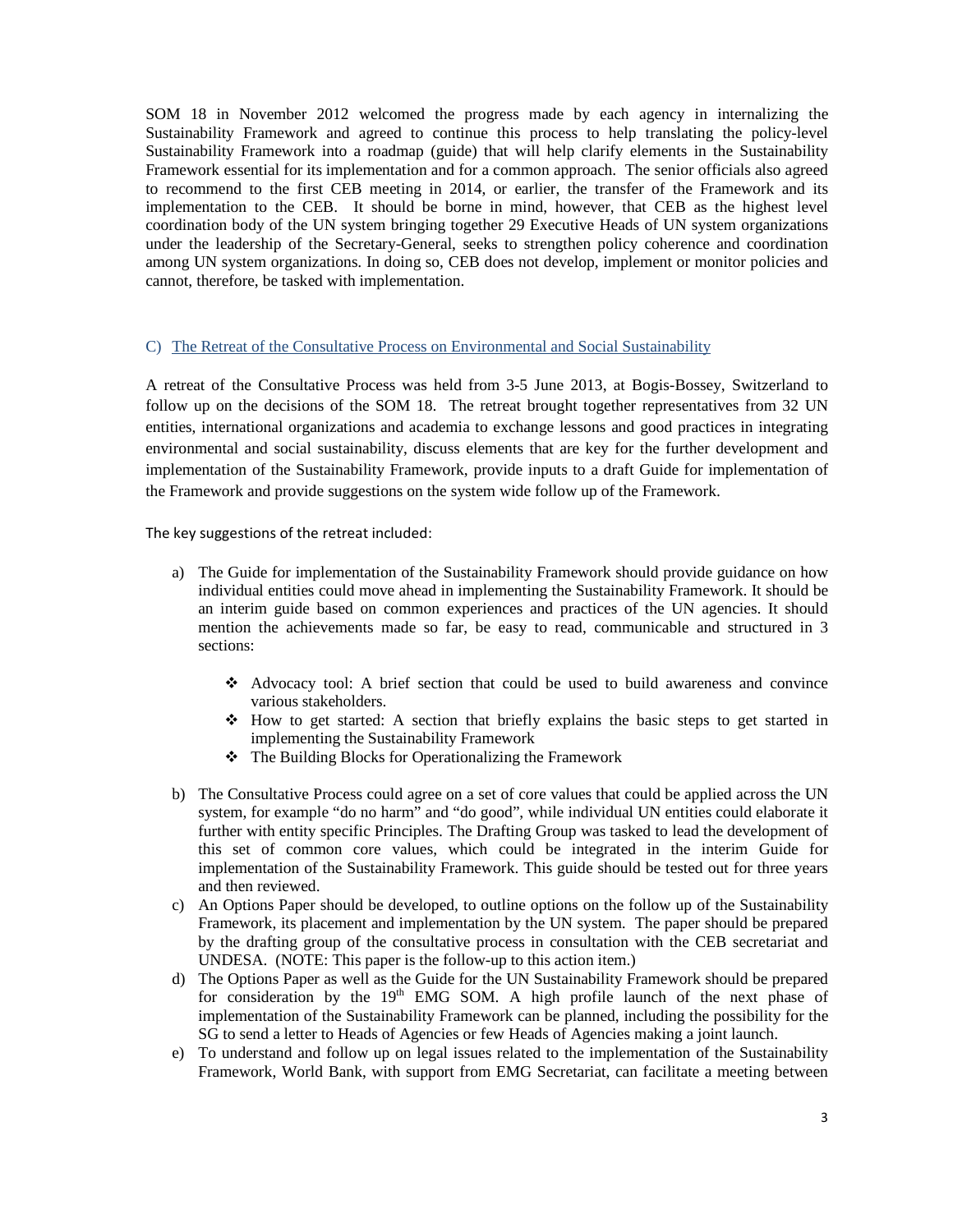the legal team of the World Bank safeguards group and the Office of Legal Affairs as well as the co-chairs.

- f) Possible roles for the Joint Inspection Unit (JIU) and the UN Evaluations Group (UNEG) in ensuring monitoring and evaluation of the Framework were discussed. The two entities could be invited to join the consultative process and to take the framework into account when carrying out their respective functions.
- g) With regard to accountability, it was also discussed that the Ombudsman and Human Rights Rapporteurs could be invited to take the Framework into account when carrying out their respective functions.
- h) Members of the Consultative Process will be given access to the Teamworks space, hosted by UNDP, to provide a platform and network for sharing knowledge and experiences.
- i) In light of the Framework's broad scope and in support of the decision of the  $18<sup>th</sup>$  EMG senior officials meeting to advance follow-up and implementation of the Framework, options for applying the Framework throughout the UN system need to be further explored. EMG has a continuing role to play in furthering the Framework and to serve as a learning and knowledge sharing platform for sustainability practitioners. The UN system Chief Executives Board for Coordination (CEB) is the highest level coordination body of the UN system. CEB seeks to strengthen policy coherence and coordination among UN system organizations. In doing so, CEB does not develop, implement or monitor policies. Under the auspices of CEB's High-Level Committees (HLCP, HLCM), a variety of system-wide contributions have been developed through an inter-agency consultative process using a lead agency approach, including joint statements, joint reports and system-wide action plans.
- j) The SG's report on mainstreaming of the three dimensions of sustainable development in the UN system refers to the Framework as a good basis for developing a road map for accelerating integration of sustainable development in the UN system. This can be a good opportunity for placing the framework in the core of reporting by the SG on sustainability within the UN system.

#### 3. **Possible role/contribution of UN inter-agency mechanisms and other internal bodies in taking the Sustainability Framework forward (Options)**

The Sustainability Framework seeks to enhance the environmental and social sustainability of activities carried out by UN system organizations in the areas of policy/ strategy, program/projects and management (facilities/ operations?). UN inter-agency mechanisms that serve as conveners and fora for coordination, such as CEB and its subsidiary bodies HLCP and HLCM, play a role in promoting policy coherence, programmatic coordination, knowledge sharing etc ., but are not vehicles for implementation and monitoring. While all these mechanisms will have a role to play, taking the Framework forward would also require a new coordination hub to keep track of this support for implementation, support the continued Consultative Process, maintain the exchange of lessons learned and capacity building and contribute to the reporting to Member States on the Framework, possibly through the SG's report on mainstreaming of the three dimensions of sustainable development within the UN system.

A provisional list of relevant interagency mechanisms and other internal UN bodies, their mandates and potential role in the further development and implementation of the Framework including with regard to possibly providing a "new hub" for the system-wide consultative process is provided in Annex 1 which lists 10 options (OPTION 4-13) in that regard. While there would appear to be potential roles for all the listed inter-agency mechanisms (CEB, HLCP, HLCM, UNDG, ECESA+, EMG) vis a vis the Framework, the logical options for a "new hub" appear to be either under or ECESA+. Please consult Annex 1 for further details.

An issue that should be taken into consideration when assessing the various options presented in the table and elsewhere in this note is the recommendation of the SG's mainstreaming report that **"**a roadmap for accelerating the integration of the three dimensions of sustainable development in the work of the UN system would provide a useful framework for action. This could involve recommendations for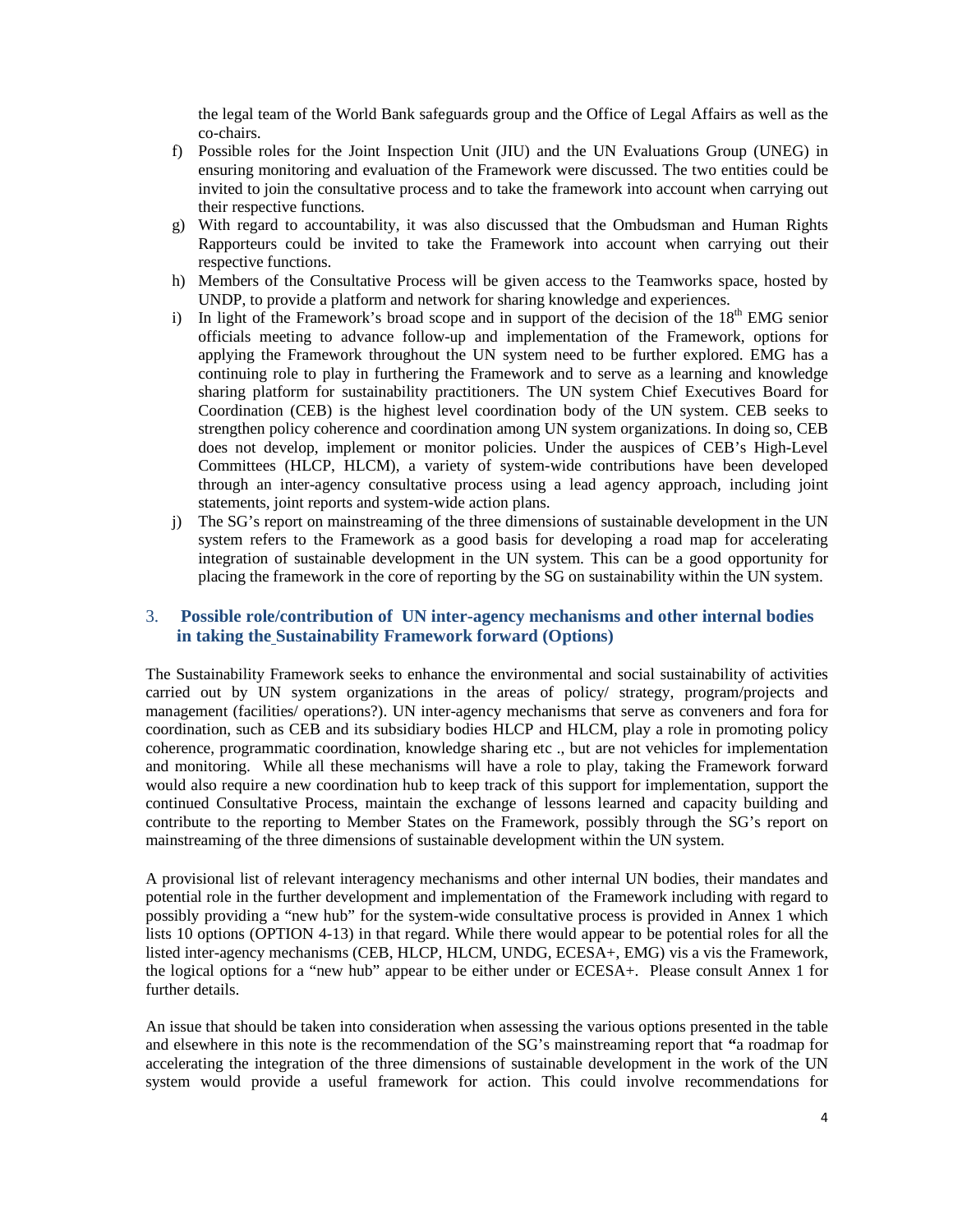developing a framework based on the Environment and Social Sustainability Framework initiated by the EMG." To further synergies, avoid overlap and duplication, the development of such a roadmap and the Consultative Process would benefit from being hosted by the same inter-agency mechanism. **Finding a "new hub" for the Sustainability Framework could be linked with a decision on whether and where to develop the roadmap suggested by the SG to accelerate the integration of the three dimensions of sustainable development in the UN system (OPTION 14)**

#### 4. **Sustainability Framework and reporting to member states on Sustainable Development in the UN system**

Several global summits, the most recent being the Rio+20 and its outcome document, have reinforced the importance that UN Member States place on the concept of sustainable development and its uptake and implementation. In the context of the Council of the Global Environment Facility, Member States have also pushed for the internal uptake in the UN by making funding conditional on implementing agencies putting in place environmental and social safeguards.

The UN system has an important role to play in helping countries to define and implement their pathways towards sustainable development. However, as pointed out in the SG's report on mainstreaming sustainable development in the UN system<sup>2</sup>, using an integrated and sustainable approach or decisionmaking in the UN system is currently unevenly applied, revealing an institutional gap between policy and practice. The Sustainability Framework can help close this gap.

The development of the UN Sustainability Framework was timely as it coincided with Member States preparations to renew the sustainable development agenda in Rio+20 where they called on the UN system to further mainstream sustainable development throughout the UN system and requested the Secretary General to report to the GA on progress made in this regard<sup>3</sup>. The SG's report on mainstreaming of the three dimensions of sustainable development in the UN system, which is expected to be one of the recurrent reports to the High Level Political Forum, references and partly builds on the Sustainability Framework. The report was drafted by DESA with inputs from ECESA+. This SG's report presents a good opportunity for placing the Sustainability Framework in the core of reporting by the SG on sustainable development within the UN system. Member States are expected to respond to the report at the next session of the UN General Assembly. **Reporting on the Sustainability Framework could be a standard element of the SG's report which would then become the main or primary vehicle for reporting on the Framework to Member States and for receiving their guidance and feed-back (OPTION 1)** 

The Rio+20 also established the High-level Political Forum (HLPF). According to the modalities subsequently agreed by UNGA, the HLPF will conduct regular reviews, starting in 2016, on the followup and implementation of sustainable development commitments and objectives within the context of the post-2015 development agenda. The reviews will be voluntary and include Member States and relevant UN entities**. The Sustainability Framework could be part of the HLPF reviews of UN system commitments (OPTION 2)** 

The UNEP Governing Council and now the UN Environment Assembly of UNEP have received progress reports on the preparation of the Framework as part of the regular EMG report. **Reporting on relevant elements of the Sustainability Framework could continue as part of reporting by the Executive** 

-

<sup>&</sup>lt;sup>2</sup> http://sustainabledevelopment.un.org/content/documents/1799sgreport.pdf

<sup>&</sup>lt;sup>3</sup> paragraphs 93-96 of the outcome document as well as paragraphs 57, 78, 79, 82,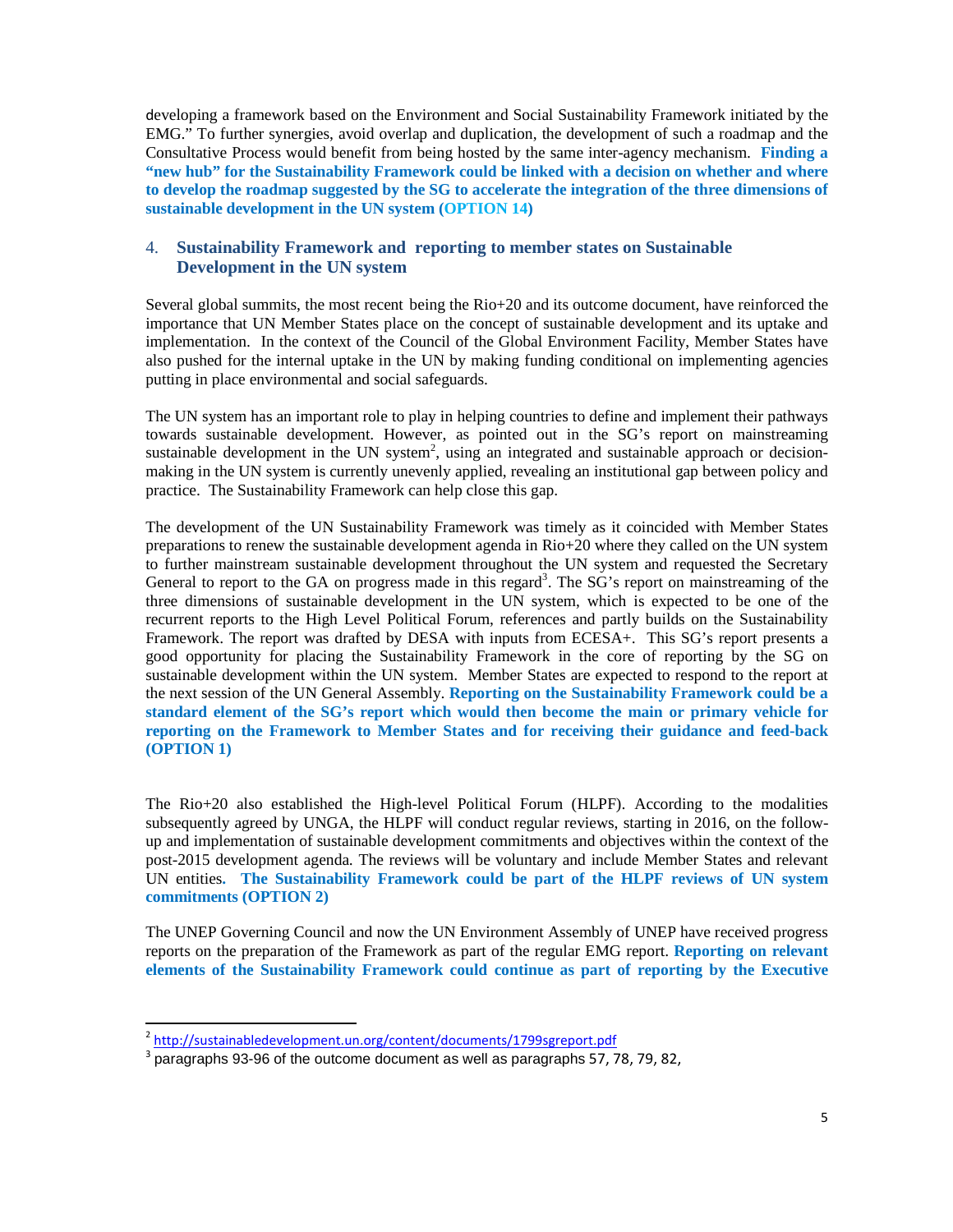#### **Director of UNEP on UNEP system-wide coordination mandate on environmental sustainability (OPTION 3)**

### **5. Secretariat**

The "new hub" would need to provide secretarial support to the Consultative Process going forward.

The EMG Secretariat has been providing secretarial support since the inception of the Consultative Process in 2009. The support of the Secretariat has comprised the following tasks/services:

- Organization of meetings (consultative process and the drafting group meetings) and supporting the Co-Chairs - so far (since 2010) three meetings of the Consultative Process, two meetings of the drafting group, and some six teleconferences over the latter/ year.
- Preparing documentation for the above meetings.
- Reporting on progress to EMG SOM and UNEP Governing Council.
- Coordination and publication of ESS report including the Framework, SG's Statement and the ESS survey in the UN.
- Drafting ToR and hiring consultants for specific tasks such as background papers for the Consultative Process and the Survey.
- Communication and outreach through the EMG website by making available the reports, papers and experiences of UN agencies on ESS and creating web-space for sharing knowledge.

On a number of issues, the Secretariat has been working very closely with members of the drafting group and received their in kind support as well as financial support. For example, UNDP funded a consultant to support the development of the Framework. Knowledge sharing will also be an important system-wide need to be supported by a Secretariat. Currently, the EMG Secretariat is working closely with UNDP which is hosting and leading the development of a system-wide platform in Teamworks for knowledge sharing on the Sustainability Framework.

#### **6. Summary of Options and Recommendations for Way Forward**

- 1. Following the EMG SOM19 in September 2013, the Chair of EMG may forward this Options Paper including Annex 1 to the chairs of ECESA+, HLCP, HLCM, and UNDG inviting them to consider the options as summarized below within their respective groups and provide any relevant input or views. Based on the feed-back, EMG will revise the Options Paper to include recommendations concerning the division of labour with regard to the Sustainability Framework, including its anchoring.
- 2. At the EMG SOM, a coalition of agencies may wish to commit to jointly supporting the discussion in other inter-agency mechanisms.
- 3. With regard to monitoring and evaluation, the Chair of EMG can inform UNEG and the JIU about the Framework, invite UNEG and JIU to engage in the consultative process and to take the Framework into account when carrying out their respective functions.
- 4. With regard to system-wide accountability, following the planned consultations with OLA, the Chair of EMG can inform the Ombudsman and Human Rights Rapporteurs about the Framework and invite them to take the Framework into account when carrying out their respective functions.

The options presented in this note, including Annex 1 can be summarized as follows: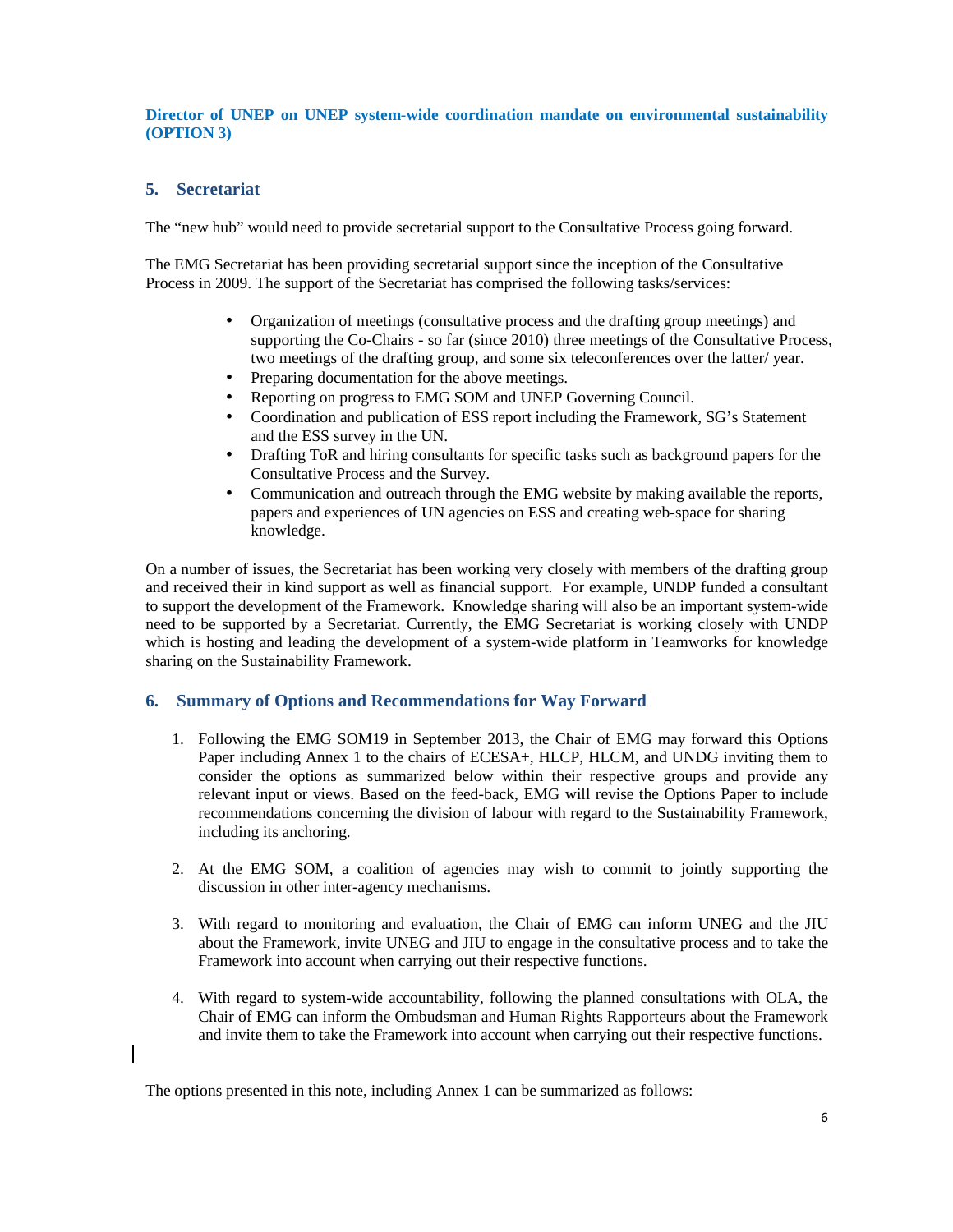| # | <b>OPTION</b> | <b>Suggested</b> |
|---|---------------|------------------|
|   |               | consideration by |
|   |               |                  |

## **Reporting to Member States**

|    | Reporting on the Sustainability Framework could be a standard element of the | All |
|----|------------------------------------------------------------------------------|-----|
|    | SG's report which would then become the main or primary vehicle for          |     |
|    | reporting on the Framework to Member States and for receiving their          |     |
|    | guidance and feed-back.                                                      |     |
| 2  | The Sustainability Framework could be part of the HLPF reviews of UN         | All |
|    | system commitments.                                                          |     |
| -3 | Reporting on relevant elements of the Sustainability Framework could         | A11 |
|    | continue as part of reporting by the Executive Director of UNEP on UNEP      |     |
|    | system-wide coordination mandate on environmental sustainably.               |     |
|    |                                                                              |     |

## **Roles/ contributions of various inter-agency mechanisms and other internal bodies**

| $\overline{4}$ | CEB could play a role in promoting high level UN system commitment for<br>social and environmental sustainability in the work of UN system | <b>HLCP</b> |
|----------------|--------------------------------------------------------------------------------------------------------------------------------------------|-------------|
|                |                                                                                                                                            |             |
|                | organization once the consultative process has been completed and the                                                                      |             |
|                | Framework has been finalized.                                                                                                              |             |
| 5              | At its 24 <sup>th</sup> session in April 2012, HLCP took note of the report of the                                                         | <b>HLCP</b> |
|                | Environment Management Group on the Framework for Advancing                                                                                |             |
|                | Environmental and Social Sustainability in the United Nations system. HLCP                                                                 |             |
|                | could support the consultative process by providing a "system's perspective"                                                               |             |
|                | on the Framework through electronic consultations. Committee members                                                                       |             |
|                | could share the broader agency view on the Framework as a means to gauge                                                                   |             |
|                | levels of institutional buy-in and identify areas that require more work and                                                               |             |
|                | refinement.                                                                                                                                |             |
|                |                                                                                                                                            |             |
| 6              | At its 25 <sup>th</sup> session in March 2013, HLCM considered the Strategic Plan for                                                      | <b>HLCM</b> |
|                | Environmental Sustainability Management in the UN system and committed                                                                     |             |
|                | to the development and implementation of environmental sustainability                                                                      |             |
|                | management systems in each organization, through a gradual, voluntary and                                                                  |             |
|                | flexible process. In this context, HLCM also requested UNEP to continue its                                                                |             |
|                | work of coordination, technical support and reporting, and to periodically                                                                 |             |
|                | report back. HLCM could decide to also explore options for advancing social                                                                |             |
| $\tau$         | sustainability in internal operations.<br>UNDG could decide that it will take the Sustainability Framework into                            | <b>UNDG</b> |
|                | account in the following contexts:                                                                                                         |             |
|                | When UNDG revises its Guidance on Joint Programming (whose                                                                                 |             |
|                | safeguards will apply when and where?)                                                                                                     |             |
|                | If UNDG revises the UNDAF guidelines (how to enhance the<br>$\bullet$                                                                      |             |
|                | environmental and social sustainability of UNDAFs)                                                                                         |             |
|                | In the context of Delivering as One<br>٠                                                                                                   |             |
|                | With regard to the use of country systems, particularly impact<br>$\bullet$                                                                |             |
|                | assessments and supporting capacity building in that regard. This                                                                          |             |
|                | issue can be addressed more efficiently at the system-wide level than                                                                      |             |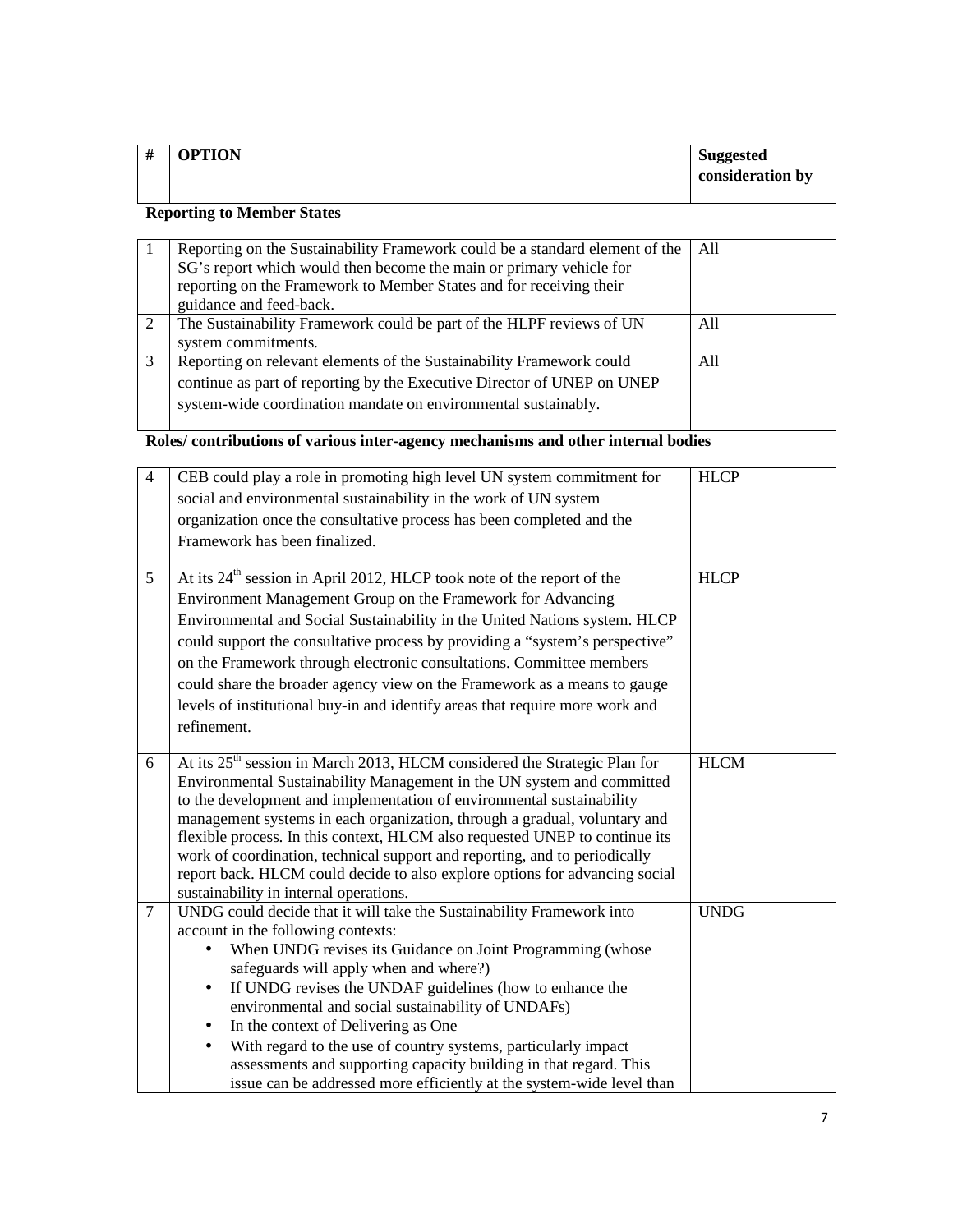|    | by individual agencies.                                                                                                                                                                                                                                                                                                                                |                |
|----|--------------------------------------------------------------------------------------------------------------------------------------------------------------------------------------------------------------------------------------------------------------------------------------------------------------------------------------------------------|----------------|
| 8  | Provided that the SG's report which was developed in consultation with<br>ECESA+ becomes recurrent, ECESA+ could have a role in ensuring that the<br>report becomes the vehicle for reporting on the Sustainability Framework to<br>governments/ the HLPF. This role could be played in any case, e.g. whether<br>ECESA+ would provide the hub or not. | $ECESA+$       |
| 9  | JIU could be invited to play a role with regard to system-wide accountability<br>as well as monitoring the progress made.                                                                                                                                                                                                                              | $19th$ EMG SOM |
| 10 | UNEG could be invited to play a role with regard to monitoring and<br>evaluation of the progress made for individual agencies or the system as a<br>whole.                                                                                                                                                                                             | $19th$ EMG SOM |

## **Potential hosts for the new hub**

| $12$   A hub under ECESA+ would benefit from proximity/ interaction with the<br>thematic ECESA+ clusters which support the ECOSOC functional | $ECESA+$ |
|----------------------------------------------------------------------------------------------------------------------------------------------|----------|
| commissions.                                                                                                                                 |          |
| 13   A hub hosted by EMG would be a default option. The uptake of the                                                                        |          |
| Framework beyond environmental circles would continue to be limited.                                                                         |          |
| Francisco colonezoo rutto buogdon aratoinoble develenzeent mecanines in the UN aratom                                                        |          |

**Ensuring coherence with broader sustainable development measures in the UN system** 

| 14   Finding a "new hub" for the Sustainability Framework could be linked with a | $\vert$ ECESA+ |
|----------------------------------------------------------------------------------|----------------|
| decision on whether and where to develop the roadmap suggested by the SG         |                |
| to accelerate the integration of the three dimensions of sustainable             |                |
| development in the UN system                                                     |                |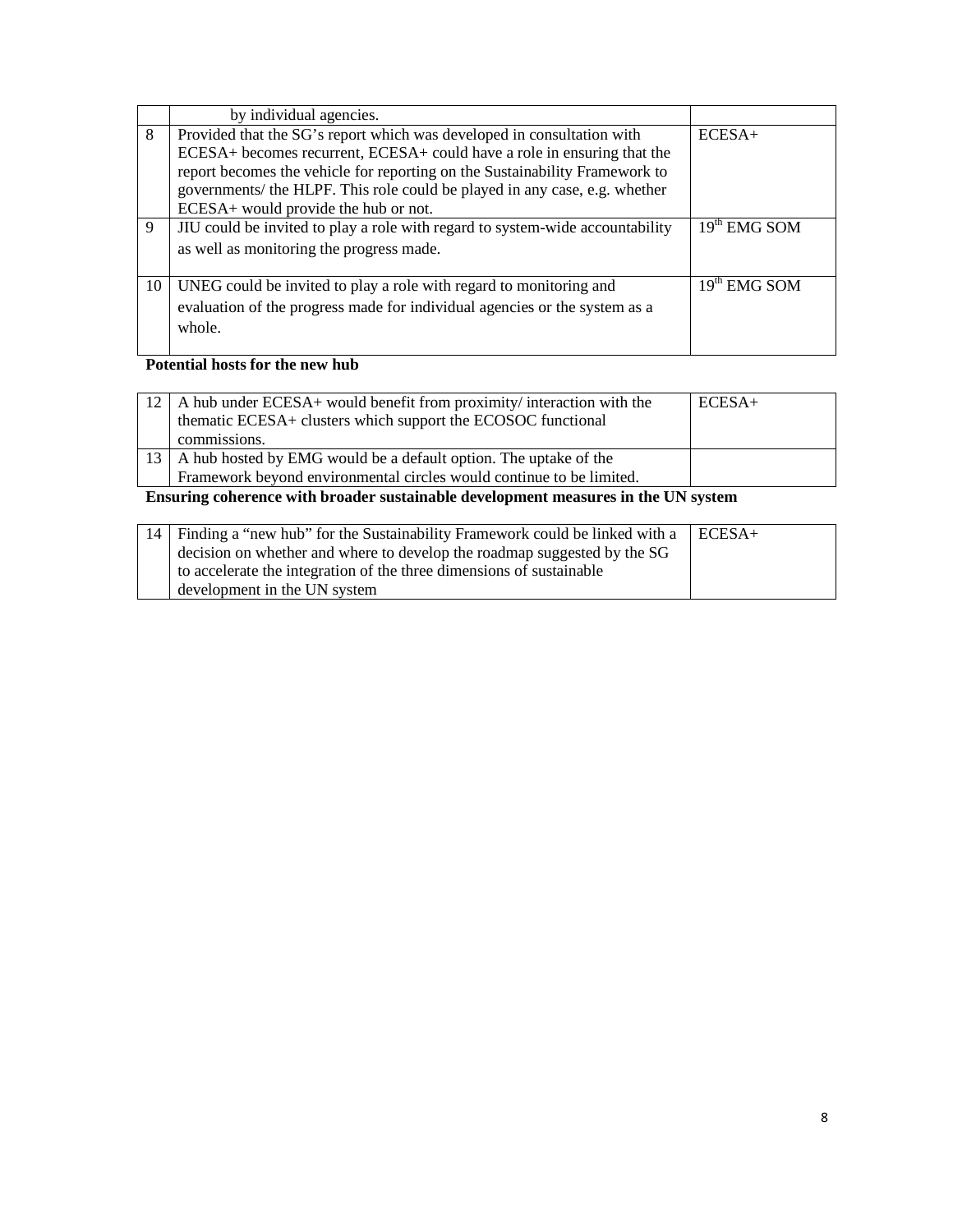#### **Annex 1: List of relevant inter-agency mechanisms and other internal bodies and their potential contribution to the Framework**

| <b>Inter-agency</b><br>mechanism                                              | <b>Mandate</b>                                                                                                                                                                                                                                            | Potential role/contribution to the SF-<br>Relevance to the system wide needs                                                                                                                                                                                                                                                                                                                                                                                                                                                                                                                                    | <b>Possible "Hub" for the SF</b><br><b>Process</b>                               |
|-------------------------------------------------------------------------------|-----------------------------------------------------------------------------------------------------------------------------------------------------------------------------------------------------------------------------------------------------------|-----------------------------------------------------------------------------------------------------------------------------------------------------------------------------------------------------------------------------------------------------------------------------------------------------------------------------------------------------------------------------------------------------------------------------------------------------------------------------------------------------------------------------------------------------------------------------------------------------------------|----------------------------------------------------------------------------------|
| <b>CEB</b>                                                                    | CEB provides<br>coordination and<br>strategic direction<br>for the system as a<br>whole and is<br>focused on inter-<br>agency priorities and<br>initiatives, while<br>ensuring that the<br>independent<br>mandates of<br>organizations are<br>maintained. | CEB could play a role in promoting high<br>level UN system commitment for social<br>and environmental sustainability in the<br>work of UN system organization once the<br>consultative process has been completed<br>and the Framework has been finalized.<br>(OPTION 4)                                                                                                                                                                                                                                                                                                                                        | No.                                                                              |
| <b>High-level</b><br>committee on<br>Program (CEB-<br>system)                 | HLCP is the<br>principal mechanism<br>for fostering<br>coherence,<br>coordination and<br>cooperation on<br>programmes on<br>strategic issues                                                                                                              | At its 24 <sup>th</sup> session in April 2012, HLCP<br>took note of the report of the<br>Environment Management Group on the<br>Framework for Advancing<br><b>Environmental and Social Sustainability</b><br>in the United Nations system. HLCP<br>could support the consultative process by<br>providing a "system's perspective" on the<br>Framework through electronic<br>consultations. Committee members could<br>share the broader agency view on the<br>Framework as a means to gauge levels of<br>institutional buy-in and identify areas that<br>require more work and refinement.<br><b>OPTION 5)</b> | N <sub>o</sub>                                                                   |
| <b>High Level</b><br><b>Committee on</b><br><b>Management</b><br>(CEB-system) | <b>HLCM</b> identifies<br>and analyzes<br>administrative<br>management<br>reforms with the aim<br>of improving<br>efficiency and<br>simplifying business<br>practices.                                                                                    | The HLCM already contributes to the<br>implementation of the internal operations/<br>management entry point of the<br>Framework through the implementation<br>of the Environment Management System<br>HLCM could decide also to explore<br>options for advancing social<br>sustainability in internal operations.<br>(OPTION 6)                                                                                                                                                                                                                                                                                 | No. HLCM's focus is<br>management, which is only one<br>aspect of the Framework. |
| <b>UNDG (CEB-</b><br>system)                                                  | UNDG ensures a<br>coherent support to<br>countries seeking to<br>attain internationally<br>agreed development<br>goals, including the<br>Millennium<br>Development Goals.                                                                                 | UNDG could decide that it will take the<br>Sustainability Framework into account in<br>the following contexts:<br>When UNDG revises its<br>❖<br>Guidance on Joint Programming<br>(whose safeguards will apply<br>when and where?)                                                                                                                                                                                                                                                                                                                                                                               | No. UNDG's focus is the<br>country level                                         |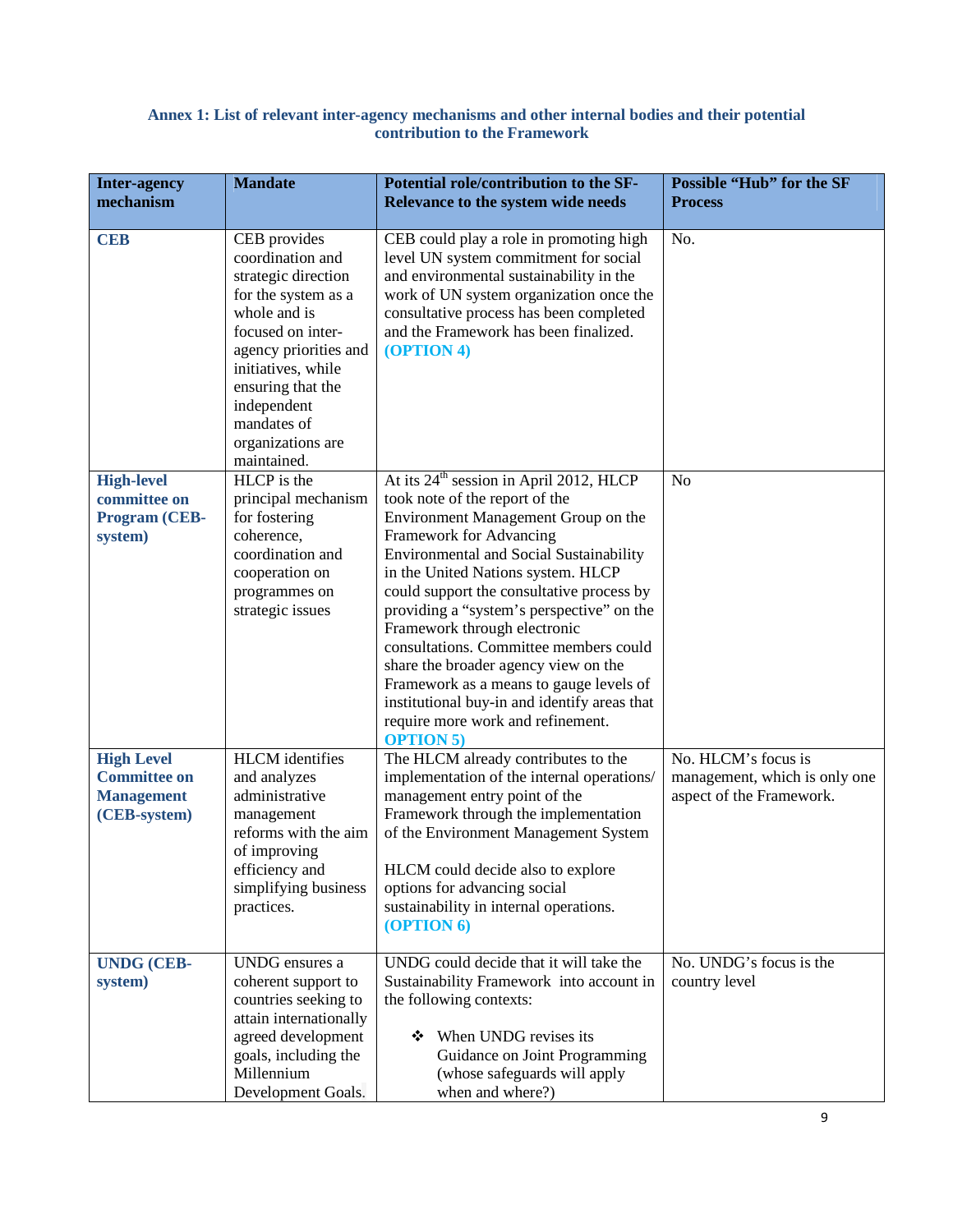|                                                                                                                    |                                                                                                                                                                                                                                                                                                                                                                                                          | If UNDG revises the UNDAF<br>❖<br>guidelines (how to enhance the<br>environmental and social<br>sustainability of UNDAFs)<br>❖<br>In the context of Delivering as<br>One<br>With regard to the use of country<br>❖<br>systems, particularly impact<br>assessments and supporting<br>capacity building in that regard.<br>This issue can be addressed more<br>efficiently at the system-wide<br>level than by individual agencies.<br>(OPTION 7) |                                                                                                                                                                                        |
|--------------------------------------------------------------------------------------------------------------------|----------------------------------------------------------------------------------------------------------------------------------------------------------------------------------------------------------------------------------------------------------------------------------------------------------------------------------------------------------------------------------------------------------|-------------------------------------------------------------------------------------------------------------------------------------------------------------------------------------------------------------------------------------------------------------------------------------------------------------------------------------------------------------------------------------------------------------------------------------------------|----------------------------------------------------------------------------------------------------------------------------------------------------------------------------------------|
| <b>The Executive</b><br><b>Committee on</b><br><b>Economic and</b><br><b>Social Affairs</b><br><b>ECESA/ECESA+</b> | With some 40<br>members ECESA+<br>is an expanded<br>version of ECESA,<br>established in 2010<br>to help the UN<br>system prepare for<br>Rio+20. Since Rio,<br>ECESA+ has been<br>involved in the<br>drafting of the SG's<br>report on<br>mainstreaming of<br>the 3 dimensions of<br>SD in the UN<br>system. ECESA+ is<br>chaired by DESA<br>who will also<br>provide the<br>secretariat for the<br>HLPF. | Provided that the SG's report which was<br>developed in consultation with ECESA+<br>becomes recurrent, ECESA+ could have<br>a role in ensuring that the report becomes<br>the vehicle for reporting on the<br>Sustainability Framework to<br>governments/ the HLPF This role could<br>be played in any case, e.g. whether<br>ECESA+ would provide the hub or not.<br>(OPTION 8)                                                                 | Possibly. A hub under<br>ECESA+ would benefit from<br>proximity/interaction with the<br>thematic ECESA+ clusters<br>which support the ECOSOC<br>functional commissions.<br>(OPTION 12) |
| <b>EMG</b>                                                                                                         | <b>EMG</b> enhances UN-<br>wide coordination<br>related to specific<br>issues in the field of<br>environment and<br>human settlement<br>and with its 47<br>members has been<br>the "birth attendant<br>and incubator" of<br>the Sustainability<br>Framework                                                                                                                                              | EMG would under any circumstance<br>continue addressing the environmental<br>management of internal operations<br>(through the IMG on Environmental<br>Sustainability Management, together<br>with HLCM)<br>With a new hub, any EMG role with<br>regard to the environmental side of the<br>Sustainability Framework would need to<br>be clear, specific, time-bound and not<br>duplicating or invoking parallel<br>processes.                  | Default option for hosting the<br>hub. The uptake of the<br>Framework beyond<br>environmental circles would<br>continue to be<br>limited.(OPTION 13)                                   |